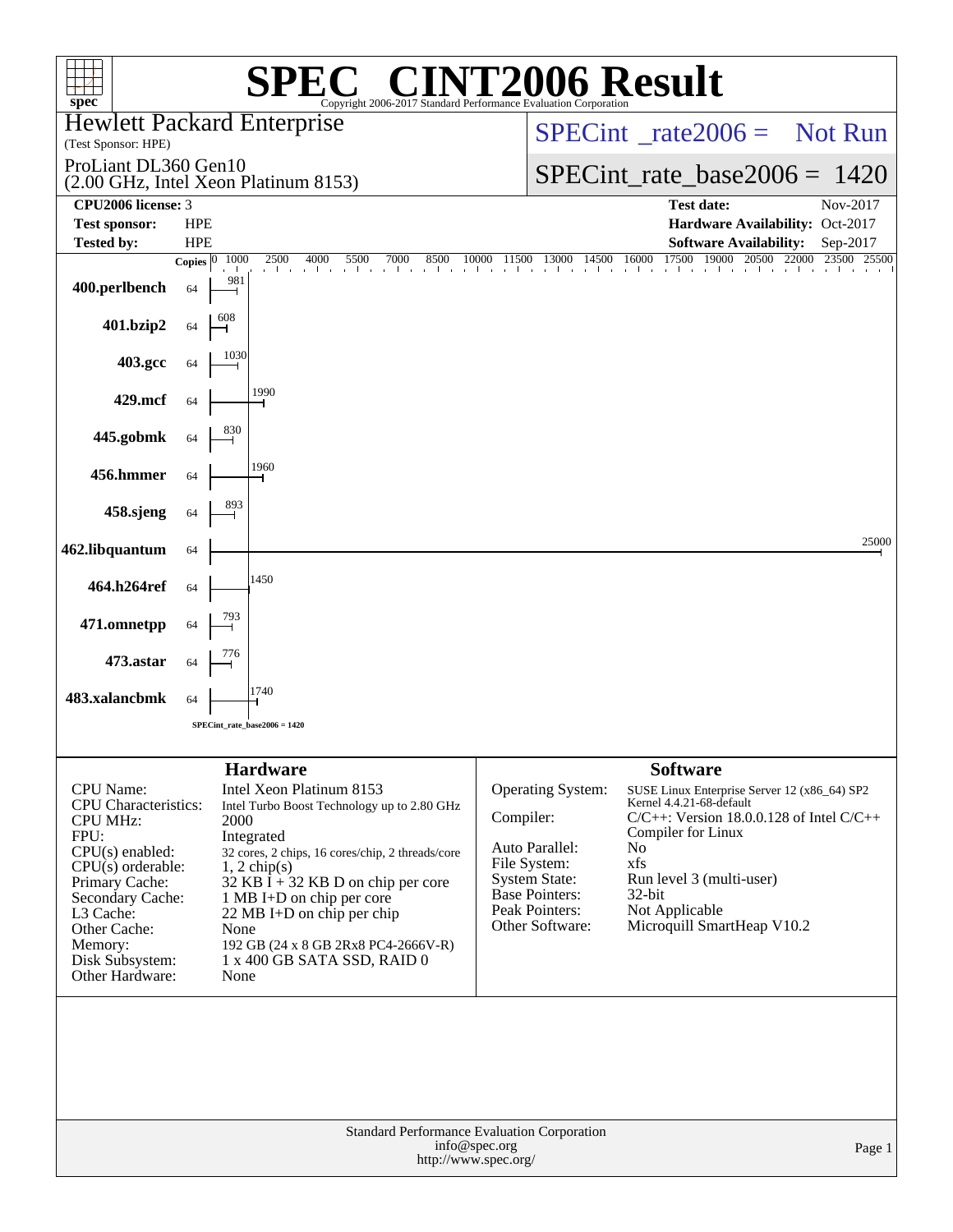

Hewlett Packard Enterprise

(Test Sponsor: HPE)

ProLiant DL360 Gen10

(2.00 GHz, Intel Xeon Platinum 8153)

 $SPECTnt_rate2006 = Not Run$ 

### [SPECint\\_rate\\_base2006 =](http://www.spec.org/auto/cpu2006/Docs/result-fields.html#SPECintratebase2006) 1420

**[CPU2006 license:](http://www.spec.org/auto/cpu2006/Docs/result-fields.html#CPU2006license)** 3 **[Test date:](http://www.spec.org/auto/cpu2006/Docs/result-fields.html#Testdate)** Nov-2017 **[Test sponsor:](http://www.spec.org/auto/cpu2006/Docs/result-fields.html#Testsponsor)** HPE **[Hardware Availability:](http://www.spec.org/auto/cpu2006/Docs/result-fields.html#HardwareAvailability)** Oct-2017 **[Tested by:](http://www.spec.org/auto/cpu2006/Docs/result-fields.html#Testedby)** HPE **[Software Availability:](http://www.spec.org/auto/cpu2006/Docs/result-fields.html#SoftwareAvailability)** Sep-2017

### **[Results Table](http://www.spec.org/auto/cpu2006/Docs/result-fields.html#ResultsTable)**

|                    | <b>Base</b>                                                                                              |                |       |                |            |         | <b>Peak</b>       |               |                |              |                |              |                |              |
|--------------------|----------------------------------------------------------------------------------------------------------|----------------|-------|----------------|------------|---------|-------------------|---------------|----------------|--------------|----------------|--------------|----------------|--------------|
| <b>Benchmark</b>   | <b>Copies</b>                                                                                            | <b>Seconds</b> | Ratio | <b>Seconds</b> | Ratio      | Seconds | Ratio             | <b>Copies</b> | <b>Seconds</b> | <b>Ratio</b> | <b>Seconds</b> | <b>Ratio</b> | <b>Seconds</b> | <b>Ratio</b> |
| 400.perlbench      | 64                                                                                                       | 634            | 986   | 638            | <u>981</u> | 638     | 980l              |               |                |              |                |              |                |              |
| 401.bzip2          | 64                                                                                                       | 1016           | 608   | 1011           | 611        | 1021    | 605               |               |                |              |                |              |                |              |
| $403.\mathrm{gcc}$ | 64                                                                                                       | 498            | 1040  | 499            | 1030       | 501     | 1030              |               |                |              |                |              |                |              |
| $429$ .mcf         | 64                                                                                                       | 293            | 1990  | 293            | 1990       | 294     | 1990              |               |                |              |                |              |                |              |
| $445$ .gobm $k$    | 64                                                                                                       | 809            | 830   | 810            | 829        | 809     | 830               |               |                |              |                |              |                |              |
| 456.hmmer          | 64                                                                                                       | 305            | 1960  | 306            | 1950       | 304     | 1960 <sub>l</sub> |               |                |              |                |              |                |              |
| 458.sjeng          | 64                                                                                                       | 867            | 893   | 867            | 893        | 867     | 893               |               |                |              |                |              |                |              |
| 462.libquantum     | 64                                                                                                       | 52.9           | 25000 | 52.9           | 25100      | 52.9    | 25000             |               |                |              |                |              |                |              |
| 464.h264ref        | 64                                                                                                       | 979            | 1450  | 974            | 1450       | 972     | 1460              |               |                |              |                |              |                |              |
| 471.omnetpp        | 64                                                                                                       | 505            | 792   | 504            | 793        | 504     | <b>794</b>        |               |                |              |                |              |                |              |
| 473.astar          | 64                                                                                                       | 581            | 773   | 579            | 776        | 578     | 777               |               |                |              |                |              |                |              |
| 483.xalancbmk      | 64                                                                                                       | 253            | 1750  | 254            | 1740       | 254     | 1740 <b>I</b>     |               |                |              |                |              |                |              |
|                    | Results appear in the order in which they were run. Bold underlined text indicates a median measurement. |                |       |                |            |         |                   |               |                |              |                |              |                |              |

#### **[Submit Notes](http://www.spec.org/auto/cpu2006/Docs/result-fields.html#SubmitNotes)**

 The numactl mechanism was used to bind copies to processors. The config file option 'submit' was used to generate numactl commands to bind each copy to a specific processor. For details, please see the config file.

### **[Operating System Notes](http://www.spec.org/auto/cpu2006/Docs/result-fields.html#OperatingSystemNotes)**

 Stack size set to unlimited using "ulimit -s unlimited" Transparent Huge Pages enabled by default Filesystem page cache cleared with: shell invocation of 'sync; echo 3 > /proc/sys/vm/drop\_caches' prior to run runspec command invoked through numactl i.e.: numactl --interleave=all runspec <etc> irqbalance disabled with "service irqbalance stop" tuned profile set wtih "tuned-adm profile throughput-performance" VM Dirty ratio was set to 40 using "echo 40 > /proc/sys/vm/dirty\_ratio" Numa balancing was disabled using "echo 0 > /proc/sys/kernel/numa\_balancing"

### **[Platform Notes](http://www.spec.org/auto/cpu2006/Docs/result-fields.html#PlatformNotes)**

BIOS Configuration: Thermal Configuration set to Maximum Cooling LLC Prefetch set to Enabled LLC Dead Line Allocation set to Disabled Memory Patrol Scrubbing set to Disabled Workload Profile set to General Throughput Compute Minimum Processor Idle Power Core C-State set to C1E Sysinfo program /home/cpu2006/config/sysinfo.rev6993 Continued on next page

> Standard Performance Evaluation Corporation [info@spec.org](mailto:info@spec.org) <http://www.spec.org/>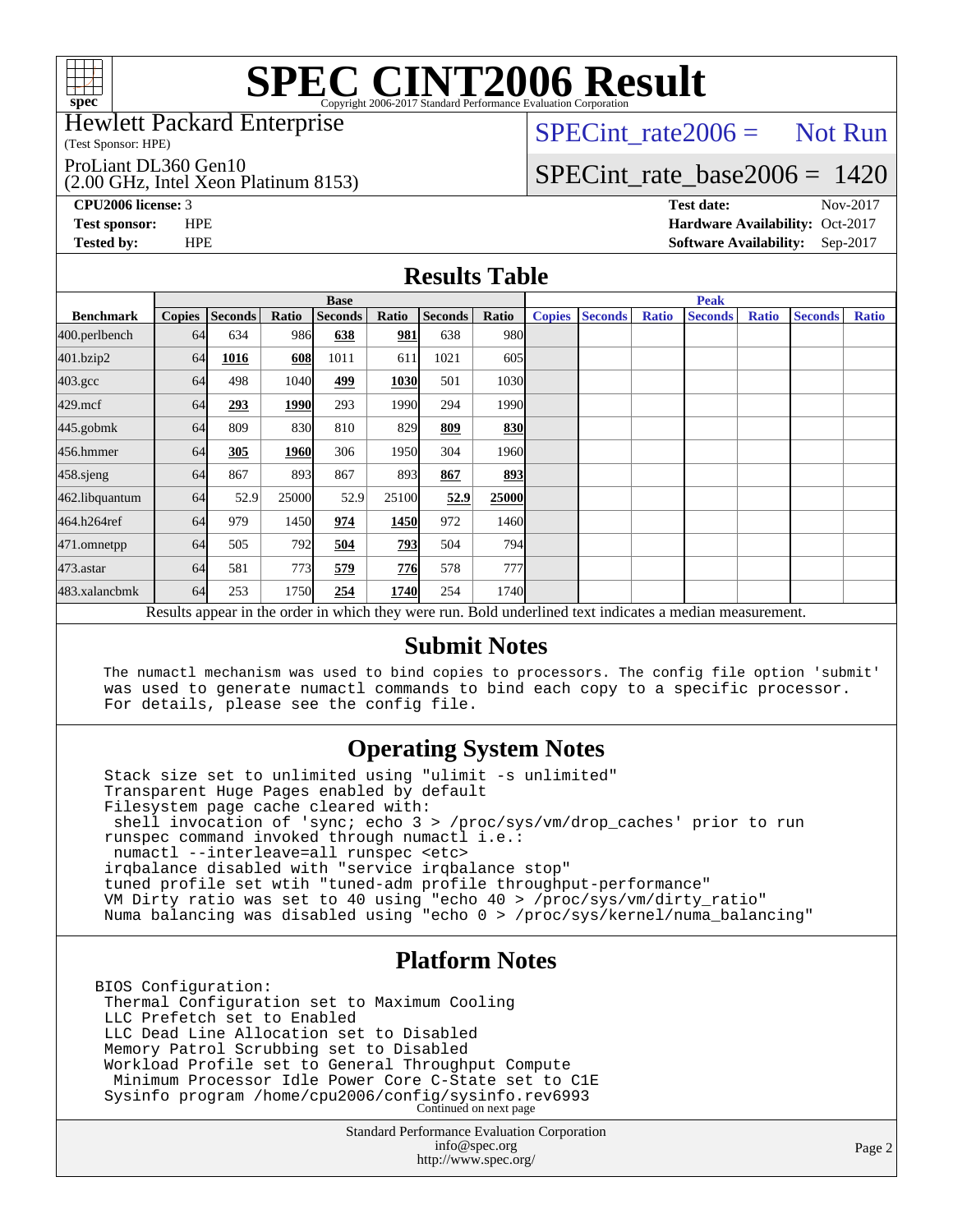

Hewlett Packard Enterprise

[SPECint\\_rate2006 =](http://www.spec.org/auto/cpu2006/Docs/result-fields.html#SPECintrate2006) Not Run

(Test Sponsor: HPE) ProLiant DL360 Gen10

[SPECint\\_rate\\_base2006 =](http://www.spec.org/auto/cpu2006/Docs/result-fields.html#SPECintratebase2006) 1420

(2.00 GHz, Intel Xeon Platinum 8153)

**[CPU2006 license:](http://www.spec.org/auto/cpu2006/Docs/result-fields.html#CPU2006license)** 3 **[Test date:](http://www.spec.org/auto/cpu2006/Docs/result-fields.html#Testdate)** Nov-2017 **[Test sponsor:](http://www.spec.org/auto/cpu2006/Docs/result-fields.html#Testsponsor)** HPE **[Hardware Availability:](http://www.spec.org/auto/cpu2006/Docs/result-fields.html#HardwareAvailability)** Oct-2017 **[Tested by:](http://www.spec.org/auto/cpu2006/Docs/result-fields.html#Testedby)** HPE **[Software Availability:](http://www.spec.org/auto/cpu2006/Docs/result-fields.html#SoftwareAvailability)** Sep-2017

#### **[Platform Notes \(Continued\)](http://www.spec.org/auto/cpu2006/Docs/result-fields.html#PlatformNotes)**

| <b>Standard Performance Evaluation Corporation</b><br>info@spec.org                                                                                                                                                                                                                                                                                                                                                                                                                           | Page |
|-----------------------------------------------------------------------------------------------------------------------------------------------------------------------------------------------------------------------------------------------------------------------------------------------------------------------------------------------------------------------------------------------------------------------------------------------------------------------------------------------|------|
| SPEC is set to: /home/cpu2006<br>Filesystem<br>Type<br>Size<br>Used Avail Use% Mounted on<br>331G<br>/dev/nvme0n1p4 xfs<br>84G<br>248G 26% / home<br>Additional information from dmidecode:<br>Continued on next page                                                                                                                                                                                                                                                                         |      |
| run-level 3 Nov 17 04:17                                                                                                                                                                                                                                                                                                                                                                                                                                                                      |      |
| uname $-a$ :<br>Linux linux-rugf 4.4.21-68-default #1 SMP Tue Oct 18 18:19:37 UTC 2016<br>(63cf368) x86_64 x86_64 x86_64 GNU/Linux                                                                                                                                                                                                                                                                                                                                                            |      |
| release.<br># Please check /etc/os-release for details about this release.<br>os-release:<br>NAME="SLES"<br>VERSION="12-SP2"<br>VERSION_ID="12.2"<br>PRETTY_NAME="SUSE Linux Enterprise Server 12 SP2"<br>ID="sles"<br>ANSI COLOR="0;32"<br>CPE_NAME="cpe:/o:suse:sles:12:sp2"                                                                                                                                                                                                                |      |
| From /etc/*release* /etc/*version*<br>SuSE-release:<br>SUSE Linux Enterprise Server 12 (x86_64)<br>$VERSION = 12$<br>PATCHLEVEL = 2<br># This file is deprecated and will be removed in a future service pack or                                                                                                                                                                                                                                                                              |      |
| From /proc/meminfo<br>197742916 kB<br>MemTotal:<br>HugePages_Total:<br>0<br>Hugepagesize: 2048 kB                                                                                                                                                                                                                                                                                                                                                                                             |      |
| From /proc/cpuinfo<br>model name: $Intel(R)$ Xeon $(R)$ Platinum 8153 CPU @ 2.00GHz<br>2 "physical id"s (chips)<br>64 "processors"<br>cores, siblings (Caution: counting these is hw and system dependent.<br>The<br>following excerpts from /proc/cpuinfo might not be reliable. Use with<br>caution.)<br>cpu cores $: 16$<br>siblings : 32<br>physical 0: cores 0 1 2 3 4 5 6 7 8 9 10 11 12 13 14 15<br>physical 1: cores 0 1 2 3 4 5 6 7 8 9 10 11 12 13 14 15<br>cache size $: 22528$ KB |      |
| This section contains SUT (System Under Test) info as seen by<br>some common utilities. To remove or add to this section, see:<br>http://www.spec.org/cpu2006/Docs/config.html#sysinfo                                                                                                                                                                                                                                                                                                        |      |
| Revision 6993 of 2015-11-06 (b5e8d4b4eb51ed28d7f98696cbe290c1)<br>running on linux-rugf Fri Nov 17 04:19:40 2017                                                                                                                                                                                                                                                                                                                                                                              |      |
|                                                                                                                                                                                                                                                                                                                                                                                                                                                                                               |      |

<http://www.spec.org/>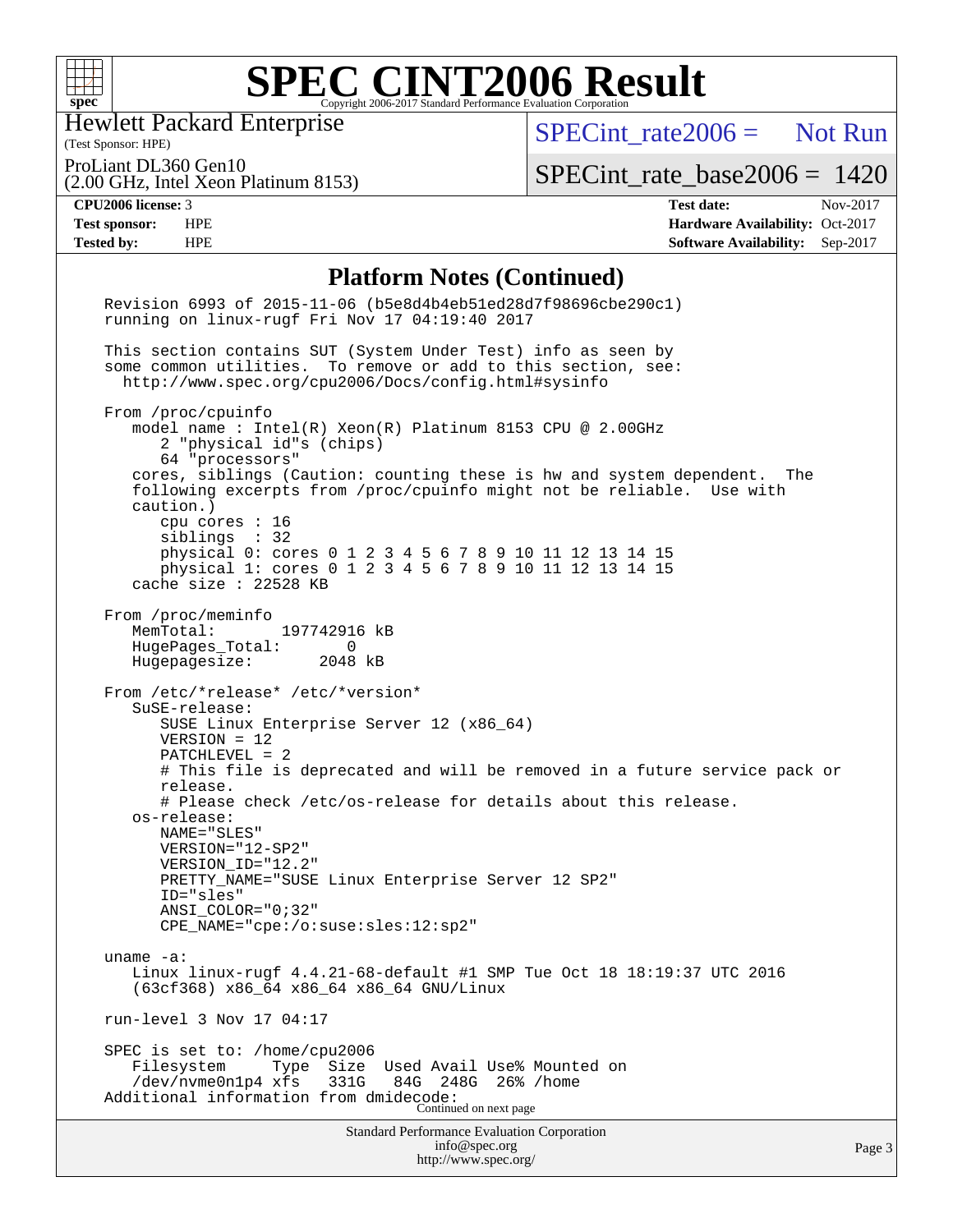

Hewlett Packard Enterprise

(2.00 GHz, Intel Xeon Platinum 8153)

 $SPECint rate2006 =$  Not Run

(Test Sponsor: HPE) ProLiant DL360 Gen10

[SPECint\\_rate\\_base2006 =](http://www.spec.org/auto/cpu2006/Docs/result-fields.html#SPECintratebase2006) 1420

**[CPU2006 license:](http://www.spec.org/auto/cpu2006/Docs/result-fields.html#CPU2006license)** 3 **[Test date:](http://www.spec.org/auto/cpu2006/Docs/result-fields.html#Testdate)** Nov-2017 **[Test sponsor:](http://www.spec.org/auto/cpu2006/Docs/result-fields.html#Testsponsor)** HPE **[Hardware Availability:](http://www.spec.org/auto/cpu2006/Docs/result-fields.html#HardwareAvailability)** Oct-2017 **[Tested by:](http://www.spec.org/auto/cpu2006/Docs/result-fields.html#Testedby)** HPE **[Software Availability:](http://www.spec.org/auto/cpu2006/Docs/result-fields.html#SoftwareAvailability)** Sep-2017

#### **[Platform Notes \(Continued\)](http://www.spec.org/auto/cpu2006/Docs/result-fields.html#PlatformNotes)**

 Warning: Use caution when you interpret this section. The 'dmidecode' program reads system data which is "intended to allow hardware to be accurately determined", but the intent may not be met, as there are frequent changes to hardware, firmware, and the "DMTF SMBIOS" standard.

 BIOS HPE U32 09/29/2017 Memory: 24x UNKNOWN NOT AVAILABLE 8 GB 2 rank 2666 MHz

(End of data from sysinfo program)

### **[General Notes](http://www.spec.org/auto/cpu2006/Docs/result-fields.html#GeneralNotes)**

Environment variables set by runspec before the start of the run: LD\_LIBRARY\_PATH = "/home/cpu2006/libs/32:/home/cpu2006/libs/64:/home/cpu2006/sh10.2"

 Binaries compiled on a system with 1x Intel Core i7-4790 CPU + 32GB RAM memory using Redhat Enterprise Linux 7.2

### **[Base Compiler Invocation](http://www.spec.org/auto/cpu2006/Docs/result-fields.html#BaseCompilerInvocation)**

[C benchmarks](http://www.spec.org/auto/cpu2006/Docs/result-fields.html#Cbenchmarks):

[icc -m32 -L/opt/intel/compilers\\_and\\_libraries\\_2018.0.082/linux/lib/ia32](http://www.spec.org/cpu2006/results/res2017q4/cpu2006-20171128-50866.flags.html#user_CCbase_intel_icc_355c401af4d5dc87e09103a6bbcae1c6)

[C++ benchmarks:](http://www.spec.org/auto/cpu2006/Docs/result-fields.html#CXXbenchmarks) [icpc -m32 -L/opt/intel/compilers\\_and\\_libraries\\_2018.0.082/linux/lib/ia32](http://www.spec.org/cpu2006/results/res2017q4/cpu2006-20171128-50866.flags.html#user_CXXbase_intel_icpc_b34a6f497613b30bc6bf10051974f22f)

### **[Base Portability Flags](http://www.spec.org/auto/cpu2006/Docs/result-fields.html#BasePortabilityFlags)**

 400.perlbench: [-D\\_FILE\\_OFFSET\\_BITS=64](http://www.spec.org/cpu2006/results/res2017q4/cpu2006-20171128-50866.flags.html#user_basePORTABILITY400_perlbench_file_offset_bits_64_438cf9856305ebd76870a2c6dc2689ab) [-DSPEC\\_CPU\\_LINUX\\_IA32](http://www.spec.org/cpu2006/results/res2017q4/cpu2006-20171128-50866.flags.html#b400.perlbench_baseCPORTABILITY_DSPEC_CPU_LINUX_IA32)  $401.bzip2$ : [-D\\_FILE\\_OFFSET\\_BITS=64](http://www.spec.org/cpu2006/results/res2017q4/cpu2006-20171128-50866.flags.html#user_basePORTABILITY401_bzip2_file_offset_bits_64_438cf9856305ebd76870a2c6dc2689ab) 403.gcc: [-D\\_FILE\\_OFFSET\\_BITS=64](http://www.spec.org/cpu2006/results/res2017q4/cpu2006-20171128-50866.flags.html#user_basePORTABILITY403_gcc_file_offset_bits_64_438cf9856305ebd76870a2c6dc2689ab) 429.mcf: [-D\\_FILE\\_OFFSET\\_BITS=64](http://www.spec.org/cpu2006/results/res2017q4/cpu2006-20171128-50866.flags.html#user_basePORTABILITY429_mcf_file_offset_bits_64_438cf9856305ebd76870a2c6dc2689ab) 445.gobmk: [-D\\_FILE\\_OFFSET\\_BITS=64](http://www.spec.org/cpu2006/results/res2017q4/cpu2006-20171128-50866.flags.html#user_basePORTABILITY445_gobmk_file_offset_bits_64_438cf9856305ebd76870a2c6dc2689ab) 456.hmmer: [-D\\_FILE\\_OFFSET\\_BITS=64](http://www.spec.org/cpu2006/results/res2017q4/cpu2006-20171128-50866.flags.html#user_basePORTABILITY456_hmmer_file_offset_bits_64_438cf9856305ebd76870a2c6dc2689ab) 458.sjeng: [-D\\_FILE\\_OFFSET\\_BITS=64](http://www.spec.org/cpu2006/results/res2017q4/cpu2006-20171128-50866.flags.html#user_basePORTABILITY458_sjeng_file_offset_bits_64_438cf9856305ebd76870a2c6dc2689ab) 462.libquantum: [-D\\_FILE\\_OFFSET\\_BITS=64](http://www.spec.org/cpu2006/results/res2017q4/cpu2006-20171128-50866.flags.html#user_basePORTABILITY462_libquantum_file_offset_bits_64_438cf9856305ebd76870a2c6dc2689ab) [-DSPEC\\_CPU\\_LINUX](http://www.spec.org/cpu2006/results/res2017q4/cpu2006-20171128-50866.flags.html#b462.libquantum_baseCPORTABILITY_DSPEC_CPU_LINUX) 464.h264ref: [-D\\_FILE\\_OFFSET\\_BITS=64](http://www.spec.org/cpu2006/results/res2017q4/cpu2006-20171128-50866.flags.html#user_basePORTABILITY464_h264ref_file_offset_bits_64_438cf9856305ebd76870a2c6dc2689ab) 471.omnetpp: [-D\\_FILE\\_OFFSET\\_BITS=64](http://www.spec.org/cpu2006/results/res2017q4/cpu2006-20171128-50866.flags.html#user_basePORTABILITY471_omnetpp_file_offset_bits_64_438cf9856305ebd76870a2c6dc2689ab) 473.astar: [-D\\_FILE\\_OFFSET\\_BITS=64](http://www.spec.org/cpu2006/results/res2017q4/cpu2006-20171128-50866.flags.html#user_basePORTABILITY473_astar_file_offset_bits_64_438cf9856305ebd76870a2c6dc2689ab) 483.xalancbmk: [-D\\_FILE\\_OFFSET\\_BITS=64](http://www.spec.org/cpu2006/results/res2017q4/cpu2006-20171128-50866.flags.html#user_basePORTABILITY483_xalancbmk_file_offset_bits_64_438cf9856305ebd76870a2c6dc2689ab) [-DSPEC\\_CPU\\_LINUX](http://www.spec.org/cpu2006/results/res2017q4/cpu2006-20171128-50866.flags.html#b483.xalancbmk_baseCXXPORTABILITY_DSPEC_CPU_LINUX)

> Standard Performance Evaluation Corporation [info@spec.org](mailto:info@spec.org) <http://www.spec.org/>